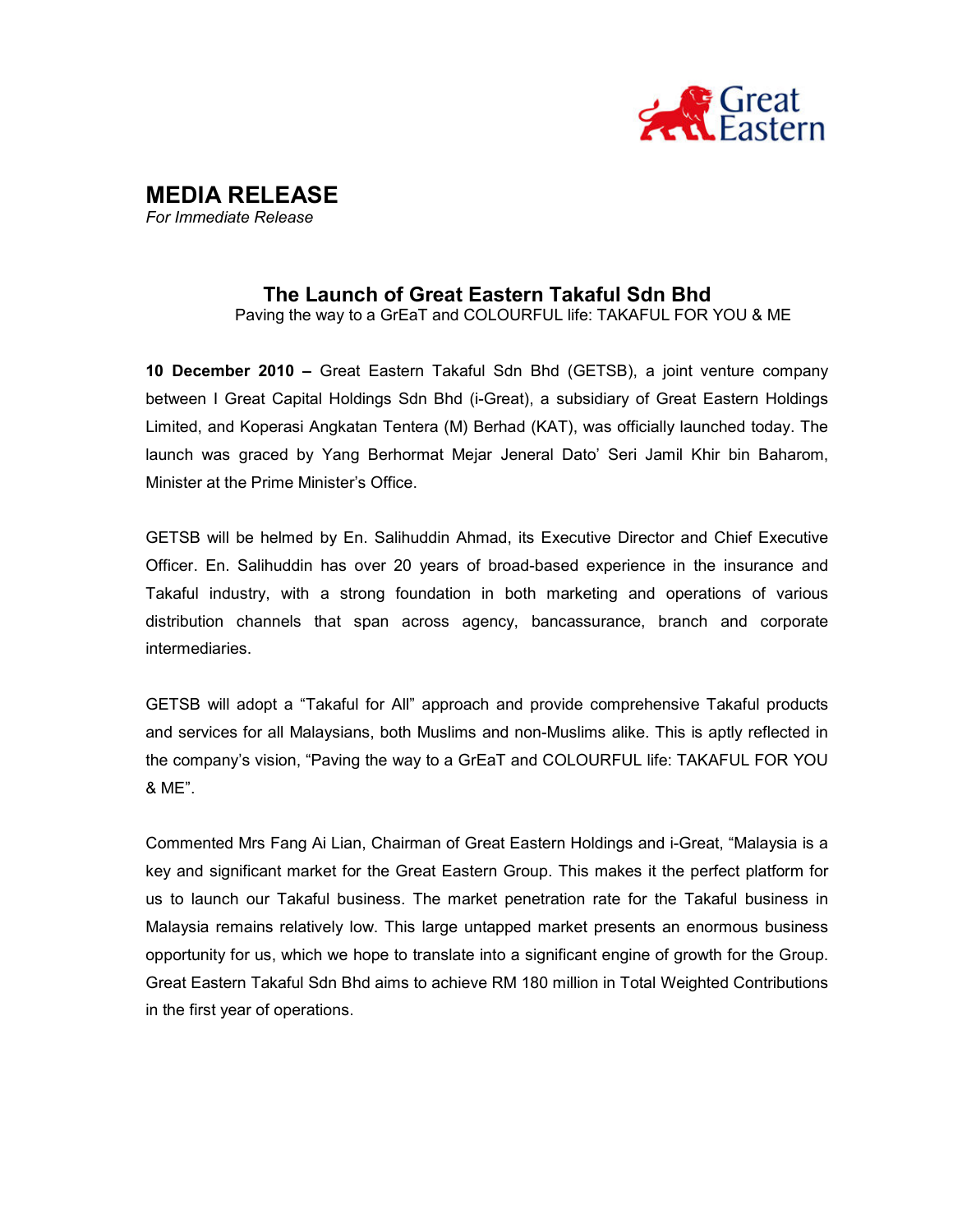

"As part of the Great Eastern Group, Great Eastern Takaful Sdn Bhd will be able to leverage on the 17,000 agents from Great Eastern Life Malaysia's distribution channel. Notwithstanding that, our immediate plan is to recruit more bumiputera agents to further strengthen the existing agency infrastructure. Coupled with a strong team behind the company, we are well-positioned to grow the Takaful business in Malaysia. We are also delighted to be able to actively support Bank Negara Malaysia's aim to make Malaysia an international Islamic financial hub. In the longer term, we have plans to take the Takaful business beyond the shores of Malaysia to Indonesia and Brunei."

Mrs Fang added, "To mark this special occasion, I am delighted to announce that Great Eastern Takaful Sdn Bhd will be donating RM 1 million to the International Centre for Education in Islamic Finance to fund its talent development and research programmes for the development of the Takaful industry."

Lt Kol Hamisan bin Mian, Chairman of KAT said, "We fully support this 'Takaful for All' approach, which we are confident will appeal to the diverse needs of various segments of the Malaysian market, especially Muslims."

Great Eastern's expertise in the insurance business, coupled with KAT's strong financials and huge membership base of 140,000, will help increase the market penetration rate of Takaful products in Malaysia.

 $==== 1 / ====$